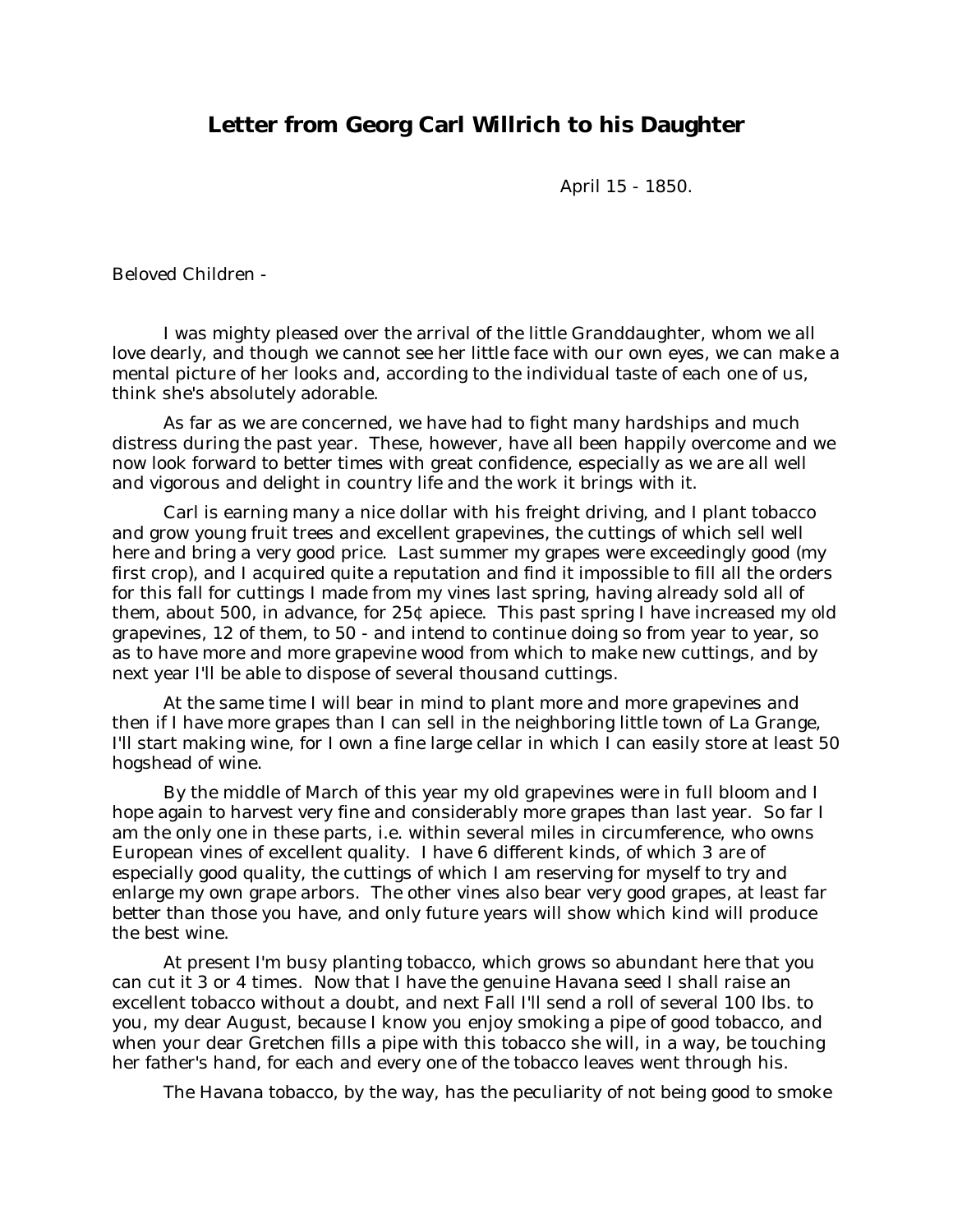during the first year, for it is very strong. However, after storing it for furthering maturing, it is excellent. If you could suggest a house in Bremen or Hamburg where I can send the tobacco, that would please me very much; otherwise I'll leave it to the shipper in Galveston to see that it reaches you.

Perhaps I shall also send you, if I can possibly lay hands on them, some acorns to plant, which grow in Oregon. These oak trees, which furnish wonderful building lumber, grow to an enormous height and circumference and bear acorns, the size of a small hen egg and are excellent for fattening of hogs. These trees thrive well in a cold climate, but for luxuriant growth want good soil, moist vegetable meadow ground, the kind you have in your area.

Whi1e I'm sitting here writing, little Otto is standing at his little sister Louise's cradle, rocking it; though with some resentment. She's a darling little child, so bright and plump and a joy to all of us. She's the plaything of the entire family and goes from arm to arm. Even Carl has taken a great fancy to her and when he's with us lets her dance in his arms several times during the day and shows her our tall oak trees and the blossoms on the peach trees - some of which already have peaches the size of a walnut - over which the little one expresses lively astonishment by clapping her hands and kicking her little feet.

Little Otto is growing and developing marvelously and he and his sister Anna are quite a help in the household. When the latter rides to the mill, two English miles away, Otto accompanies her, sitting in back of his sister on the flour and meal sacks, quite sure he is doing so for her protection.

Little Anna is a wonderful and quite a wild little horsewoman, galloping on her pony, a very tame and well trained horse, across hill and dale and over stumps and boulders without an escort, so that we can send her several miles in any direction on errands and to deliver messages, without the least concern or worry on our part. She assists her mother in the kitchen and helps me in the garden, and altogether is a very capable, bright and industrious child.

Little Otto on the other hand, though also a good and most adorable youngster, so far has shown little desire for physical labor when given a job to do, although for his years he shows remarkable skill and untiring eagerness in cultivating a small plot in our garden given him to till all by himself. However, he insists upon doing it his own way absolutely, which leads me to believe that republican principles, the love for freedom, have already taken root in him and he seemingly is determined to live his own way and doesn't intend to take orders given by others.

As for the education of our children, that has, until recently, been a source of great anxiety and concern, but this also, though incidentally just within the past few days, has been removed. On the 9th of this month (April 1850) the settlement here organized a church-school council. The reason for this was that an Evangelical and Lutheran Congregation, long in existence in Lexington, Carolina, has recently decided to take an interest in their fellow-believers scattered all over Texas. For this purpose it has sent several young clergymen, who have received their education in the Carolina seminary, to Texas to begin establishing Lutheran congregations in schools for the children. One of these Missionaries was here a few days ago, and with his assistance a school board was formed, the 2nd Parish school board here in Texas.

In the autumn of this year we are going to build a schoolhouse, and then, some